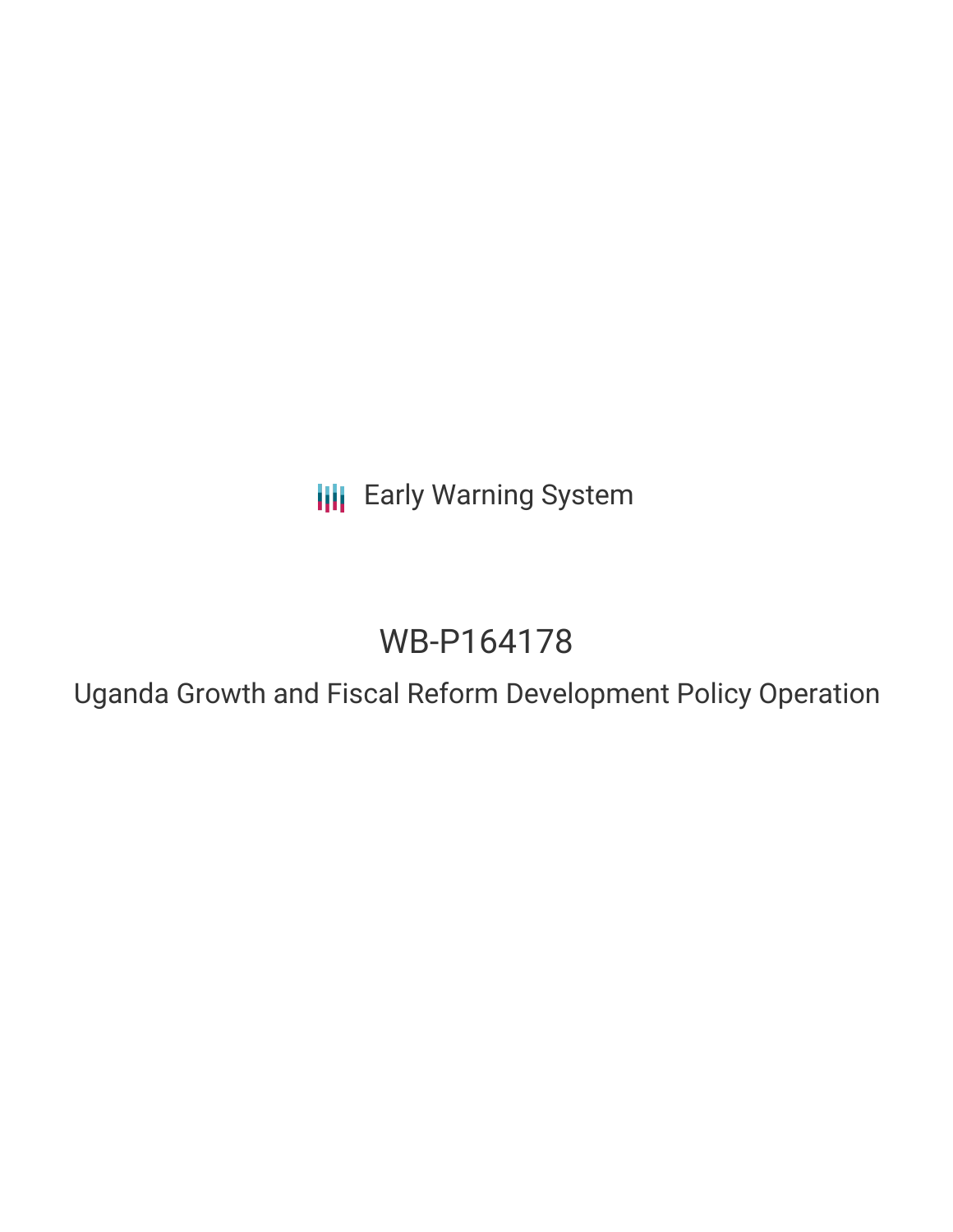

### **Quick Facts**

| <b>Countries</b>               | Uganda                                                         |
|--------------------------------|----------------------------------------------------------------|
| <b>Financial Institutions</b>  | World Bank (WB)                                                |
| <b>Status</b>                  | Proposed                                                       |
| <b>Bank Risk Rating</b>        |                                                                |
| <b>Voting Date</b>             | 2019-01-14                                                     |
| <b>Borrower</b>                | Ministry of Finance, Planning and Economic Development, Uganda |
| <b>Sectors</b>                 | Finance                                                        |
| <b>Investment Amount (USD)</b> | \$100.00 million                                               |
| <b>Project Cost (USD)</b>      | \$200.00 million                                               |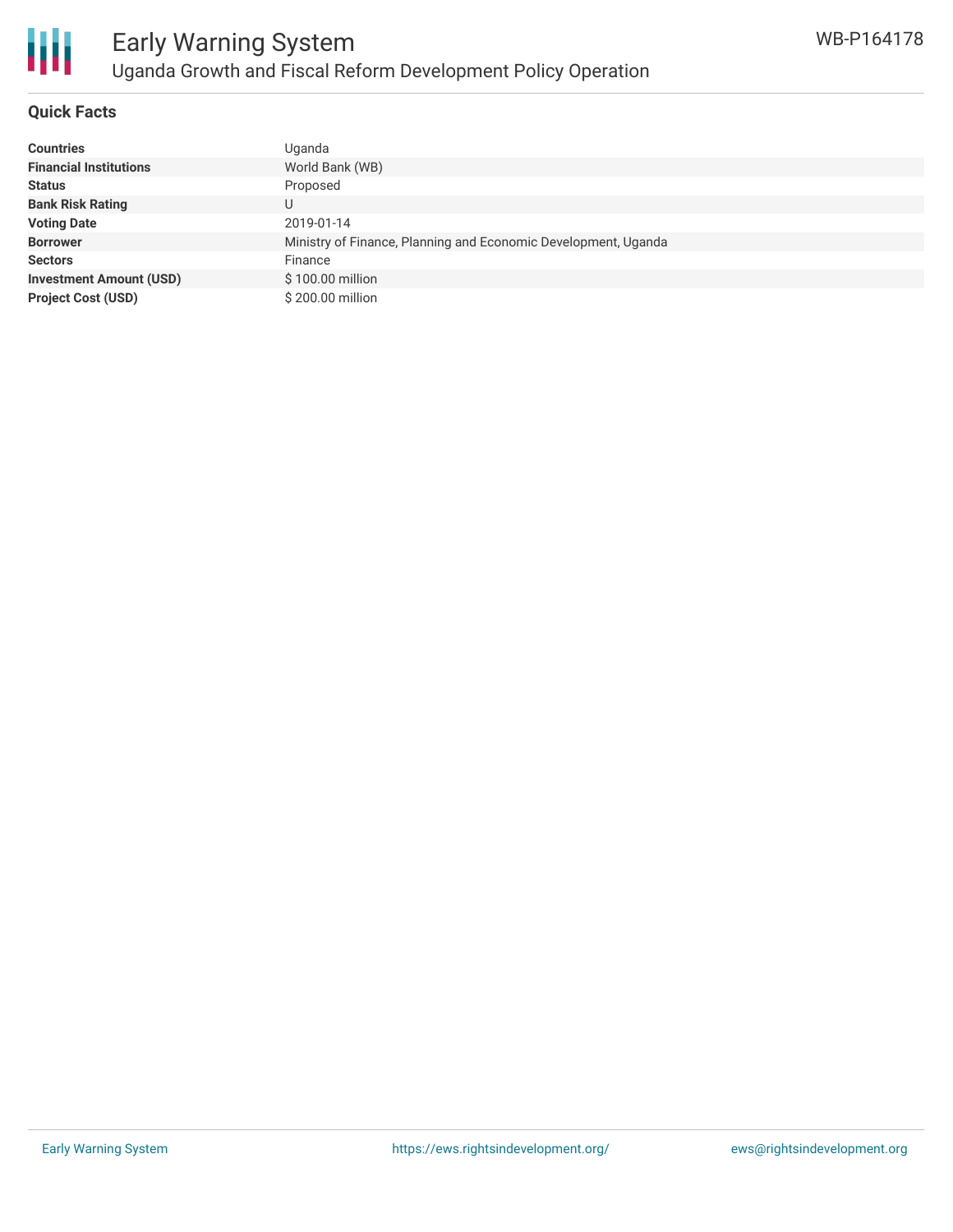

### **Project Description**

The policy development objectives of this project are to maximize finance for development by supporting the Government efforts to: (i) enhance domestic revenue mobilization; (ii) improve the institutional framework for managing public investments and crowding in private finance; and (iii) strengthen debt management.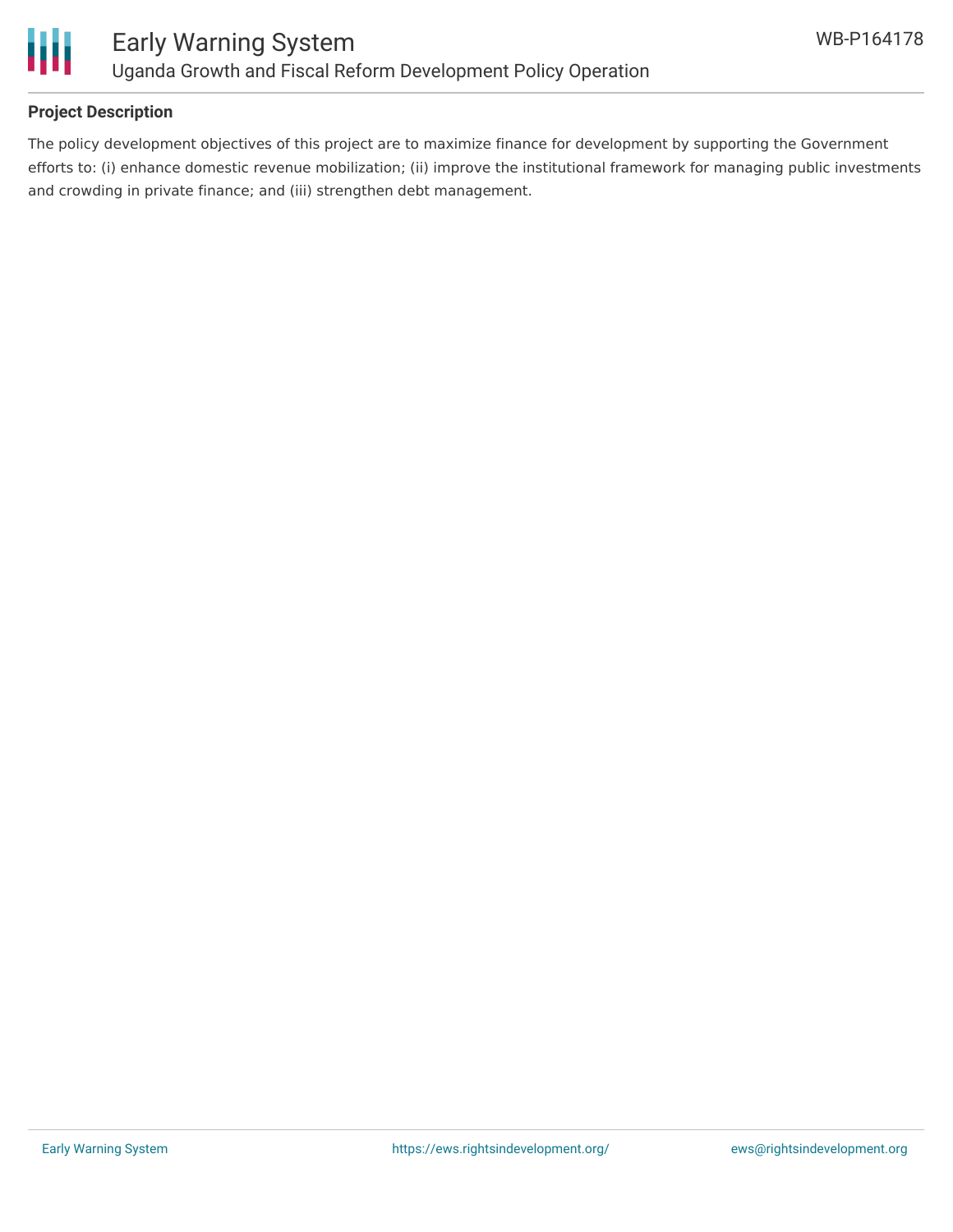

### **Investment Description**

World Bank (WB)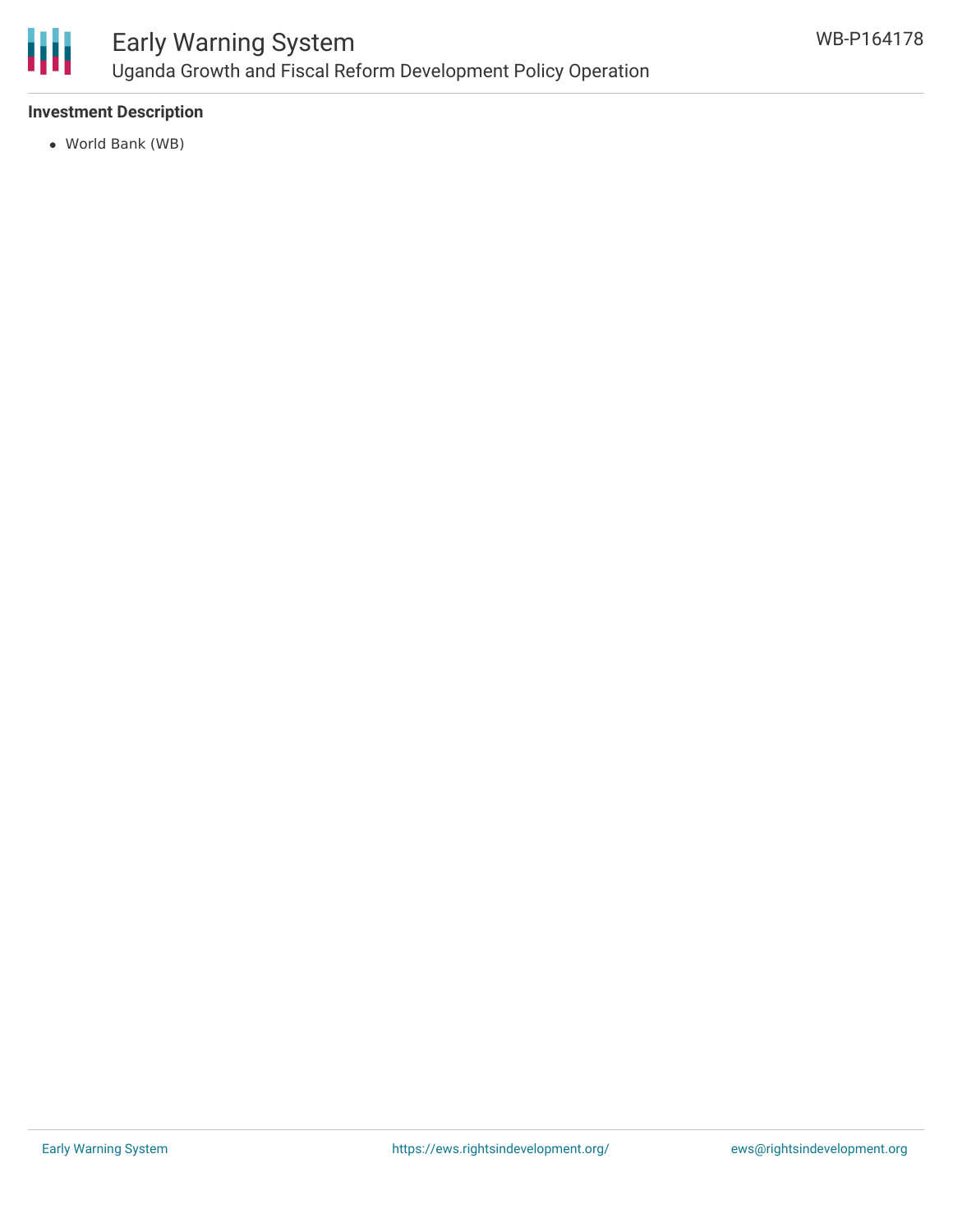

### **Contact Information**

Ministry of Finance, Planning and Economic Development Maris Wanyera Director of Debt Directorate [Maris.Wanyera@finance.go.ug](mailto:Maris.Wanyera@finance.go.ug)

Uganda Revenue Authority Doris Akol Commissioner General [Doris.Akol@finance.go.ug](mailto:Doris.Akol@finance.go.ug)

ACCOUNTABILITY MECHANISM OF WORLD BANK

The World Bank Inspection Panel is the independent complaint mechanism and fact-finding body for people who believe they are likely to be, or have been, adversely affected by a World Bank-financed project. If you submit a complaint to the Inspection Panel, they may investigate to assess whether the World Bank is following its own policies and procedures for preventing harm to people or the environment. You can contact the Inspection Panel or submit a complaint by emailing ipanel@worldbank.org. You can learn more about the Inspection Panel and how to file a complaint at: http://ewebapps.worldbank.org/apps/ip/Pages/Home.aspx.